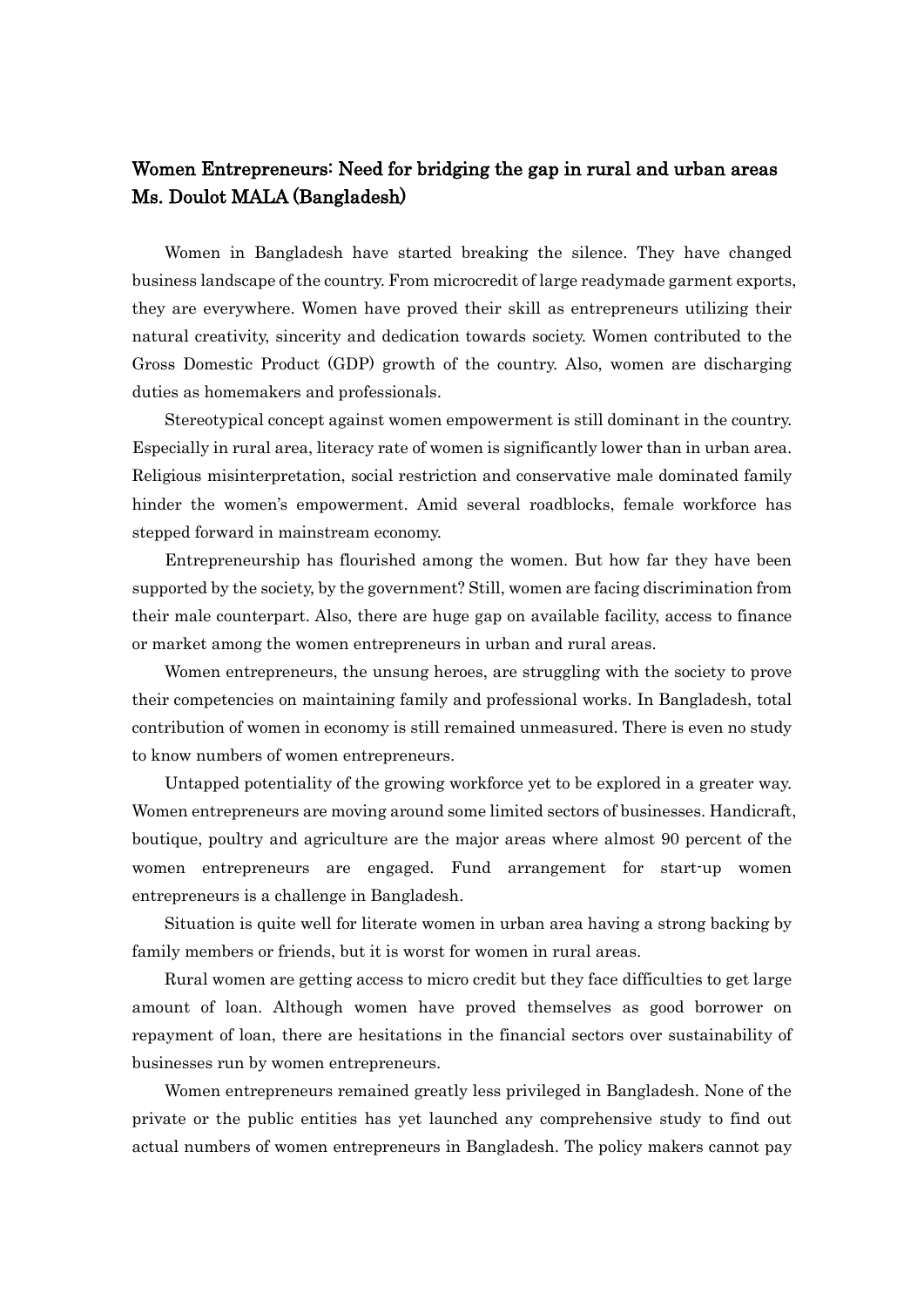proper attention on the growing potential workforce due to lack of available data.

In a secondary study conducted by the SME Foundation it has been found that there were some 3500 women entrepreneurs in 2011 that increased to 8500 in 2013.

However, surveyors of the SME Foundation, a state-owned entity under the Ministry of Industries are skeptic about the result of the study as the numbers of women entrepreneurs they had estimated were much higher than that of the findings.

Farzana Khan, deputy general manager of the SME Foundation, said in a gross estimation the foundation estimates about 10 per cent of the total women population are involved in businesses in Bangladesh.

Ms. Khan, who is assigned to facilitate women entrepreneurs, said women are moving around some selective sectors with their investment due to lack of proper patronization.

"We have found a substantial number of women entrepreneurs are involved in boutique businesses followed by fashion designing and beauty parlors," Ms. Khan said.

A study of the Bangladesh Women Chamber of Commerce and Industry (BWCCI) in 2010 revealed, economic activities of women entrepreneurs in Bangladesh is higher, 41.6 per cent in manufacturing and trading followed by export only 10.6 per cent, wholesale 6.2 per cent, retail 13 per cent, service 12.8 per cent, both export and import 1.6 per cent.

Experts on women entrepreneurs laid emphasis on encouraging and supporting women entrepreneurs in diversified sectors.

Center for Policy Dialogue (CPD) research fellow Dr. Fahmida Khatun said women entrepreneurs need constructive advice to help them enter other potential sectors for investment and take up challenges.

"Banks and financial institutions can take the responsibility of providing a guideline for women prior to disbursement of loans to the latter," she said.

They can come up with a whole package to assist women entrepreneurs on best utilization of the money, she added.

Most women entrepreneurs face problems in taking decision on best utilization of bank loans that they get at lower rate of interests, Dr. Khatun said.

During the last five years access to finance became easier with the support of Bangladesh Bank (BB's) guidelines to the commercial banks. Many of the women entrepreneurs expressed their satisfaction over improvement in the situation relating to the access to finance in urban areas.

President of Metropolitan Chamber of Commerce and Industry (MCCI) Rokia A. Rahman and founder of BWCCI Selima Ahmed expressed an identical view on the significant improvement situation related to providing financial support to women